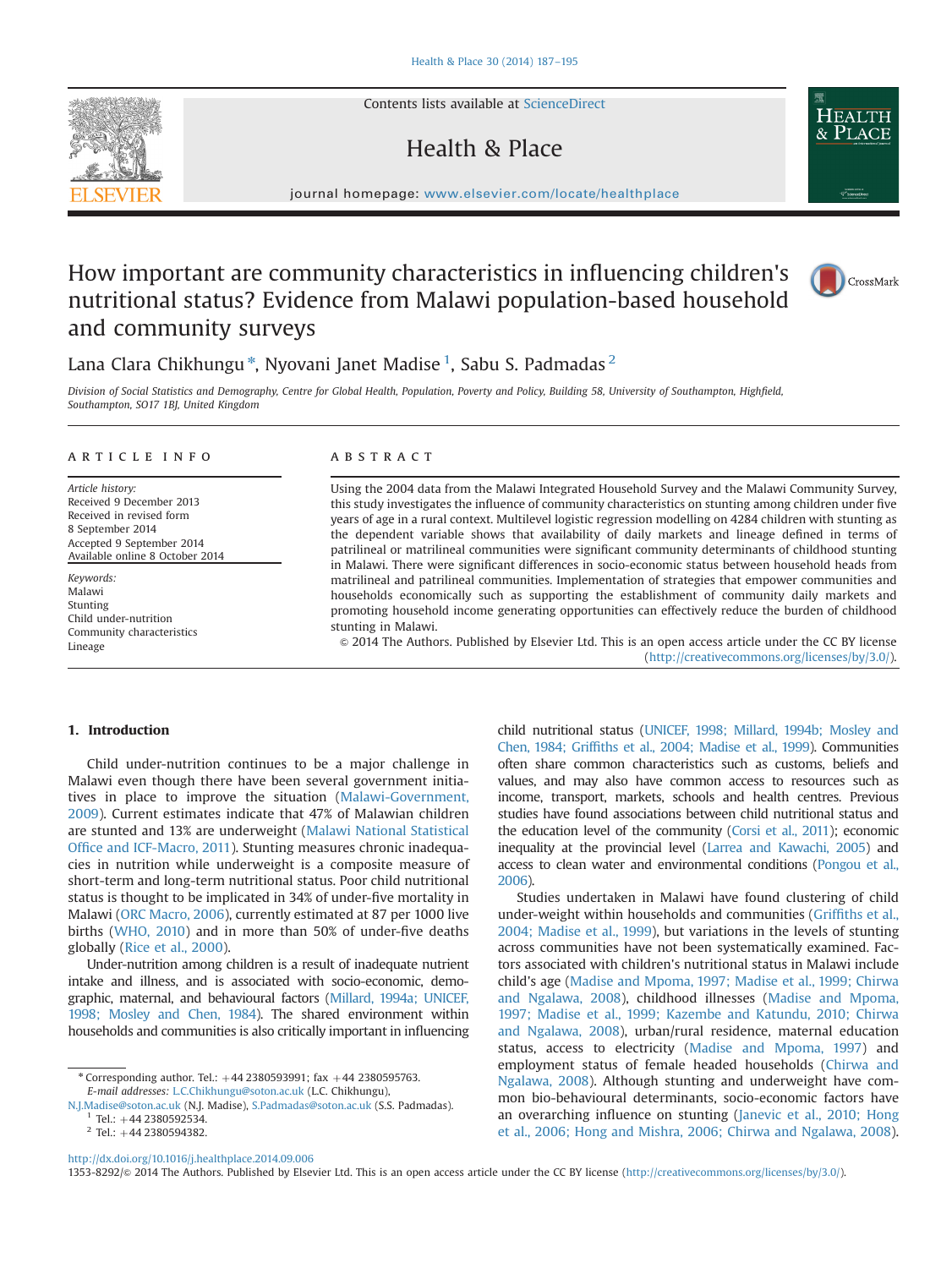A systematic understanding of community effects on stunting is critical in Malawi where a substantial proportion of children are undernourished.

One community factor which could influence a child's wellbeing in Malawi is lineage (whether a community is matrilineal or patrilineal) since this may have an effect on the level of investment in children and women's autonomy ([Berge et al., 2013](#page-8-0)). The Chewa and Nyanjas in the central region and the Yao and the Lomwe of the southern region trace their descendants through the mother (matrilineal) whilst most of the tribes from the northern region trace their descendants through the father (patrilineal). Although there is a strong association between lineage and region of residence, there is some mixing. For example, the Senas in the southern region are the only patrilineal tribe in that region. Some Tongas in the northern region are matrilineal, some Nyanja groups who live on the border between the northern and central regions are patrilineal, and Ngonis in the southern and central region are matrilineal while those who settled in the northern region are patrilineal ([Berge et al., 2013; Telalagi](#page-8-0)ć, 2012). A typical characteristic of the matrilineal family system is that even after marriage, the woman remains united with her own kin and she has control of her children from her marriage [\(Phiri, 2009](#page-8-0)). As a result, women from such communities tend to be more autonomous compared to women from patrilineal communities. Evidence from Ghana and Mozambique, show that higher autonomy for women in the matrilineal family systems is statistically associated with the likelihood of women heading households as well as high divorce rates, when compared to women from patrilineal communities ([Takyi and Gyimah, 2007; Arnado, 2004\)](#page-8-0) and higher rates of divorce have been found to significantly decrease the probability of child survival in a Malawian matrilineal community [\(Sear,](#page-8-0) [2008\)](#page-8-0). Children in patrilineal societies belong to the father even after marital dissolution. Since male-headed households tend to be wealthier than female-headed households, the patrilineal culture may have a protective effect for child health [\(Sear, 2008](#page-8-0)).

The southern region of Malawi has a relatively larger percentage of female headed households (28%) compared to the central region (21.2%) and northern region (19.9%) [\(NSO-Malawi, 2012\)](#page-8-0). Population representation is greater in the southern (45%) and central (42%) regions compared to the northern region (13%) [\(NSO-](#page-8-0)[Malawi, 2008](#page-8-0)). The locations of the capital city in central region and the main commercial city in the southern region attract the movement of people especially from the northern region who are seeking employment opportunities. The northern region also has a smaller land area compared to the central and southern regions.

Another community factor that could contribute to a child's wellbeing is the existence of facilities such as an Agricultural Development and Marketing Corporation (ADMARC) market, a state-owned enterprise which markets agricultural products in local communities, and/or a daily market. The availability of an ADMARC market in a community not only indicates relatively better access to food but also the ability for such communities to produce surplus food which they might sell directly to the ADMARC market. It is well acknowledged that communities with an ADMARC market tend to have higher household per-capita expenditure when compared to those without an ADMARC market [\(Kutengule et al., 2013\)](#page-8-0). On the other hand, a daily market may be more profitable than an ADMARC market since communities that have daily markets within proximity may prefer to sell their produce in the daily markets where they can fetch a higher profit than selling to ADMARC markets ([Nthara, 2002](#page-8-0)). Since daily markets are not seasonal, they may serve as consumption smoothing and/or risk insurance especially amongst business owners [\(Carletto](#page-8-0) [et al., 2007\)](#page-8-0).

The presence of a well-equipped community health facility is essential for primary health care. However, in 2008, only 46% of the population in Malawi had access to a health facility within a radius of 5 km and two-thirds of the vacancies for doctors and nurses were left unfilled [\(WHO, 2011b](#page-8-0)). The situation is particularly acute in rural areas [\(Malawi-Government, 2008\)](#page-8-0). The existence of a health facility within a community in rural Malawi may therefore not warrant better population health for community members.

Access to safe drinking water is another important community characteristic. In rural Malawi, the main improved water sources are a public standpipe (9.8%) and community borehole (59.1%). Only 1.8% have piped water in their households [\(Malawi National](#page-8-0) Statistical Offi[ce and ICF-Macro, 2011](#page-8-0)). Access to piped water and toilet facility within a residential area has been significantly associated with lower prevalence of childhood diarrhoea ([Woldemicael, 2001; Osumanu, 2007\)](#page-8-0) which is a risk factor for under-nutrition among children ([Madise et al., 1999; Weisz et al.,](#page-8-0) [2011\)](#page-8-0). The provision of safe drinking water and good sanitation has been cited as one of the best approaches for dealing with child under-nutrition because they repair the intestinal mucosa ([Guerrant et al., 2008\)](#page-8-0). On the other hand, [Chirwa and Ngalawa](#page-8-0) [\(2008\)](#page-8-0) report some mixed findings on the role of safe water for child nutritional status in Malawi. Their study found that the use of protected or unprotected well water was associated with a higher likelihood of wasting whilst use of unprotected well was associated with a lower likelihood of stunting although this was at a 10% significance level. It is possible that the importance of access to safe drinking water to a child's nutritional status in Malawi is mediated by other factors.

These arguments provide a logical explanation of how the existence of community facilities can make a difference to ensuring better nutritional status for children. More importantly, the provision of such community facilities signifies the level of development, social networks and transportation systems in rural areas. On the other hand, the provision of telephone and postal facilities have become less important with the significant increase in mobile phone coverage across sub-Saharan Africa from 10% in 1999 to 65% in 2008 [\(Aker and Mbiti, 2010\)](#page-8-0).

This study investigates the influence of community characteristics on stunting among children below age five using the 2004 Malawi Integrated Household Survey and the 2004 Malawi Community Survey data sets. By controlling for child and household characteristics which are closely associated with a child's nutritional status ([Millard, 1994b; UNICEF, 1998\)](#page-8-0) and child survival ([Mosley and Chen, 1984\)](#page-8-0), this study aims to establish the independent effect of community factors on a child's nutritional status in Malawi. The key research questions addressed in the context of rural Malawi are (i) how does the availability of community infrastructure and services influence child stunting in rural Malawi? And (ii) does the type of lineage defined in terms of matrilineal or patrilineal communities influence child stunting in Malawi? We hypothesise that the odds of stunting are lower amongst children residing in communities having services such as ADMARC market, daily market, protected drinking water sources, health facility, post office and telephone booth than communities without these services. Additionally, we hypothesise that children born in matrilineal communities have higher odds of stunting than those born in patrilineal communities.

#### 2. Methods

#### 2.1 Data

Data from the 2004 Malawi Integrated Household Survey (IHS-2) are merged with data from the 2004 Malawi Community Survey (MCS) to match the household and community level information. The 2004 MCS interviewed the most informed people in the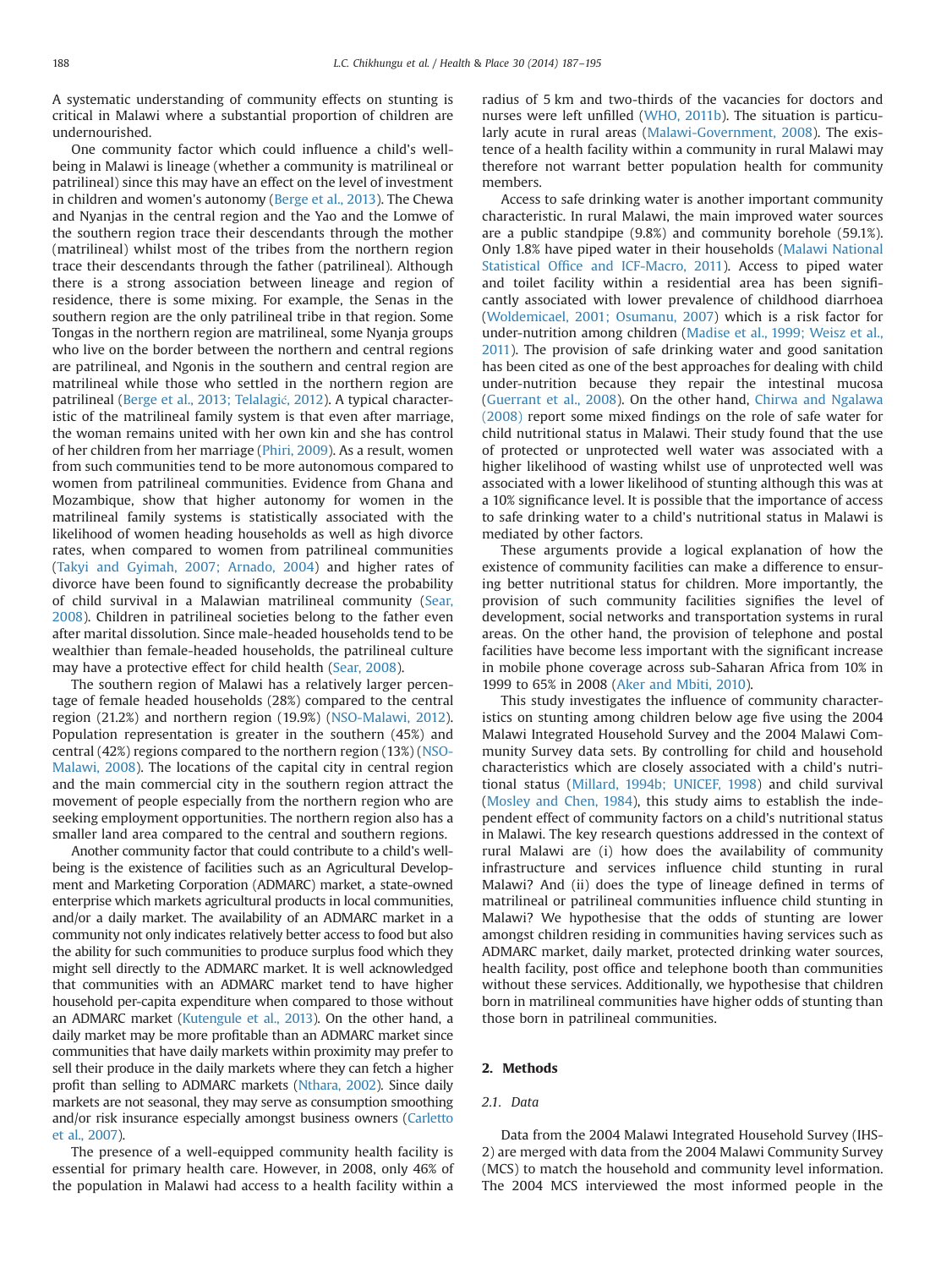community such as village headmen or their spouses, headmasters of local schools, agricultural field assistants, religious leaders, local merchants and health workers. The 2004 MCS defined a community in rural areas as a village or a group of villages within a census enumeration area. The villages have boundaries, which are recognised by their inhabitants. The MCS collected data on distance to basic services such as health clinics, availability of medical staff in the clinic, availability of amenities such an ADMARC market, daily market, health facility, post office and telephone booth as well as lineage (whether the community is patrilineal or matrilineal).

The IHS-2 collected the usual variables found in many household surveys including housing characteristics (material used for roofing, walls, and floors), household amenities (source of drinking water, toilet facilities, presence of electricity), demographic characteristics of all household members (age, sex, relationship to household head), anthropometric measurements of children, and information on childhood illness in the two weeks prior to the survey. In addition, the IHS-2 also contains detailed data on household consumption patterns including food and non-food expenditure $^3$  in the past week, poverty $^4$ , household experience of shocks, participation in nutrition programmes and under-five clinics, and social safety nets. The first stage in the IHS-2 data collection involved selection of enumeration areas for the rural and urban strata on the basis of probability proportional to size based on the enumeration area listing from the 1998 Population and Housing Census. In the second stage, 20 households were randomly selected from each enumeration area, which resulted in a total of 11,280 households eligible for interviews.

Interviews were conducted in 10,777 households which yielded a 96% response rate. Anthropometric data for children aged 6–59 months were collected from 5083 households, out of which 4523 households were from rural areas. The analysis considered data of 5974 children from the rural households. We excluded 1690 children because of missing information such that the final model is based on 4284 children representing 72% of the original sample. The reduced sample is mainly as a result of 25% of cases missing data on toilet facility, water source, qualification of the household head and quality of housing (having a permanent roof or improved floor). Variables on households receiving free maize, household experience of shocks, community facility and lineage (how community trace their descendants) have missing information ranging from 0.03% to 3.03%. We assume that the data missing were missing at random. The correlation coefficients between the dependent variable, height-for-age z-scores, and age of the child and annual household food expenditure for the 25% that have missing values were similar to those of the data without missing covariates. In two groups, with and without missing covariates, the correlation between the dependent variable and child's age was significant and about -0.35, while the corresponding correlation for annual household expenditure was not significant and around 0.03 Sample weights were included to adjust for differences in the final probability of selection at household level. Further details of study design and data collection are reported on the National Statistical Office of Malawi website: [http://www.nsomalawi.mw/.](http://www.nsomalawi.mw/)

The interviews for the IHS-2 were conducted with household heads. Children's data were provided by their mothers or guardians if the mothers were not present or for orphaned children. The household head was defined as the breadwinner who makes economic decisions within the household. The information on household head was available by sex which made it possible to consider households headed by females. However, the data do not allow a distinction between de jure female-headed households (legal head of the household) and defacto female-headed households (those where a male household head resides elsewhere). The IHS-2 data were collected throughout the year (March 2004– March 2005) enabling the analysis of seasonal (monthly) variations in nutritional outcomes. To ensure comparability, data on food expenditure were standardised by obtaining z-scores on expenditure separately for those interviewed in the harvest and non-harvest seasons. The IHS-2 used the standard UNICEF height board to measure children's heights, whilst a salter scale was used to measure their weights. Other relevant information such as mother's weight, mother's height, child's birth weight or size of child at birth was not available in the datasets.

#### 2.2. Description of variables

[Table 1](#page-3-0) summarises the socio-economic variables that are explored in this study. At community level, we included the following variables: presence of community facilities (health facility, post office, or telephone booth), categorised as 'none' or 'at least one facility'; presence of an ADMARC market in the community; presence of a daily market; whether or not the community is matrilineal or patrilineal; and the proportion of households in a community where more than 0.73 of households<sup>5</sup> used protected water sources.

Since the objective of the paper was to explore the community factors net of household and individual characteristics, it was important that we controlled for household and individual factors known to be associated with stunting among children. At the household level, the characteristics of the head of household were considered, such as age (mean=38 years), sex (18% are female headed), and highest educational level of the head of the household (11% have junior secondary or higher). Information on the number of children under the age of five years, whether or not the household has a toilet facility, and source of drinking water which was coded as 'protected' (tap water, protected well, hand pump, protected spring) and 'not protected' (for example unprotected well, rivers, streams, lakes) were considered. Other variables included in the analysis were: whether the household benefitted from free maize distribution in the past three years (28.3% received free maize) and whether the household experienced a shock. The composite variable on household's experience of shock is computed using a Principal Component Analysis (PCA) of variables on low crop yield, crop disease, business failure, large fall in sale prices for crops, birth, household dissolution, household member illness and damaged dwelling. Households with a high factor score from the PCA experienced frequent household shocks whilst those with a low factor score experienced a lower incidence of shocks. The first component is used and is categorised into three categories of low, medium and high based on the factor scores.

The variables on whether the household benefitted from free maize distribution in the past three years and whether the household experienced a shock were analysed due to their expected contribution to a household's food availability and economic status respectively. Free maize is often distributed in the hunger months to households that are vulnerable to hunger.

<sup>&</sup>lt;sup>3</sup> Annual household food expenditure is the monetary value of what the household consumed in the past 7 days of the interview day in Malawi Kwacha. It includes consumption from own production, purchases, as well as gifts and other sources.

 $4$  Poor households are those below the poverty line. The poverty line is defined as the expenditure required to meet the minimum calorific requirement for energy needs plus some minimum non-food expenditure.

 $5$  A cut off of 0.73 was chosen because it divided the sample into two categories with fair proportions worth comparing (31% of the children belong to communities where the proportion of households with access to safe water was more than 0.73 whilst 69% belong to communities where less than 0.73 of the households have access to safe water. It also indicates that the majority of the households in the community have access to safe water.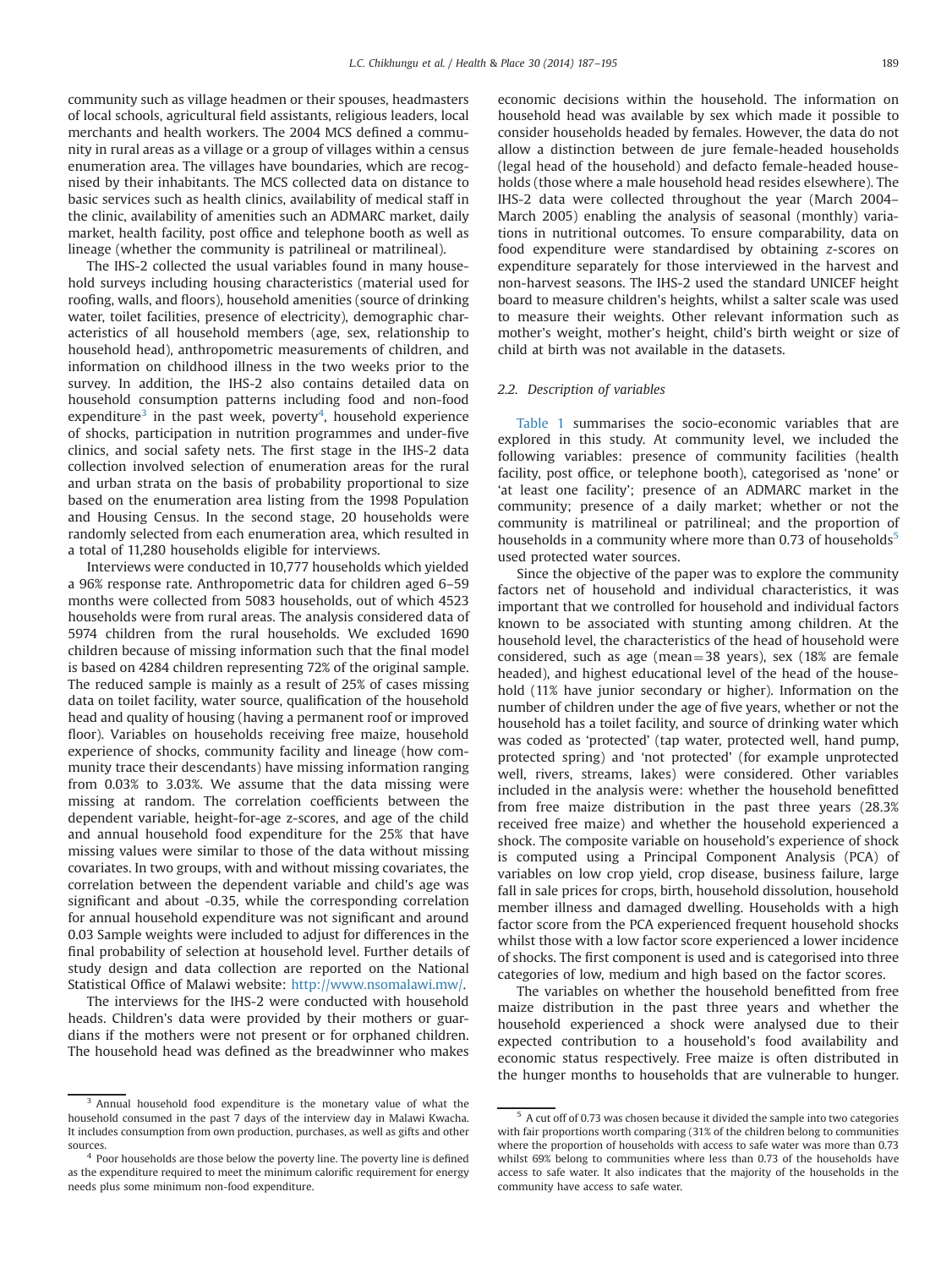#### <span id="page-3-0"></span>Table 1

Variables analysed. Source: IHS-2 data.

| Variable                                                                                          | Statistic | Number of children |
|---------------------------------------------------------------------------------------------------|-----------|--------------------|
| <b>Community characteristics</b>                                                                  |           |                    |
| % with no community facility <sup>a</sup>                                                         | 61.6      | 5966               |
| % with at least one community facility                                                            | 38.4      | 5966               |
| % with an ADMARC market                                                                           | 17.1      | 5966               |
| % with a daily market                                                                             | 22.3      | 5966               |
| % of matrilineal communities                                                                      | 72.3      | 5966               |
| % of households where the proportion with protected water source in a community is more than 0.73 | 30.4      | 5966               |
| <b>Household characteristics</b>                                                                  |           |                    |
| Average age of household head in years                                                            | 38.0      | 4449               |
| % of female household heads                                                                       | 17.5      | 4449               |
| % of households with two or more children below age 5                                             | 24.2      | 5974               |
| % of households with a toilet facility                                                            | 82.5      | 4449               |
| % of households with a protected water source                                                     | 64.8      | 4449               |
| % of household heads with no education qualification                                              | 79.1      | 4433               |
| % of household heads with primary education only                                                  | 10.2      | 4433               |
| % of household heads with junior secondary education <sup>b</sup> or higher                       | 10.8      | 4433               |
| % of households that are poor <sup>c</sup>                                                        | 58.1      | 5974               |
| % of households with no permanent roof and no improved floor                                      | 80.5      | 4436               |
| % of households with either a permanent roof or an improved floor                                 | 8.6       | 4436               |
| % of households with both a permanent roof and an improved floor                                  | 10.8      | 4436               |
| % of households that received free maize in the past three years                                  | 28.3      | 5972               |
| <b>Child characteristics</b>                                                                      |           |                    |
| Mean age of children in months                                                                    | 32.0      | 5974               |
| % stunted                                                                                         | 50.4      | 5974               |
| % female children                                                                                 | 51.2      | 5974               |
| % children ill in the past two weeks                                                              | 41.1      | 5974               |
| <b>Other characteristics</b>                                                                      |           |                    |
| Region                                                                                            |           |                    |
| % from Northern region                                                                            | 15.9      | 5974               |
| % from Central region                                                                             | 40.6      | 5974               |
| % from Southern region                                                                            | 43.4      | 5974               |
| Period of interview                                                                               |           |                    |
| March to August                                                                                   | 59.9      | 5974               |
| September to February                                                                             | 40.1      | 5974               |

The Community facilities variable is obtained by combining three variables on availability of a health clinic, post office and a telephone booth.

**b** Those with junior secondary education have only completed two years of secondary school education.

<sup>c</sup> Poor households are those below the poverty line. The poverty line is defined as the expenditure required to meet the minimum calorific requirement for energy needs plus some minimum non-food expenditure.

At national level, the Malawi Vulnerability Assessment Committee and the Crop and Food Supply Assessment Mission of the Food and Agriculture Organisation and the World Food Programme help identify communities that are most in need of food aid whilst district level authorities are involved in the selection of the villages worst affected by hunger ([Mathys, 2004\)](#page-8-0). The Village Relief Committees have the responsibility of identifying the poorest of the poor who are given free maize ([Mathys, 2004\)](#page-8-0).

At child level, we included age (mean  $age = 32$  months), sex (51% were females) and whether or not the child was ill within the last two weeks prior to the survey (41% were ill). Childhood illnesses comprised of diarrhoea, lower respiratory infections, upper respiratory infections, fever, and stomach aches. Our analysis also included region, 15.9% are from the Northern region, 40.6% from the Central region and 43.3% from the Southern region. Since data were collected throughout the year, we also included a time variable (period of interview) to account for differences in food availability and child's health status that may be brought about by the change of seasons, 59.9% of the children are from households interviewed from March to August, whilst 40.1% are from households that were interviewed from September to February.

#### 2.3. Statistical analysis

We computed the height-for-age z scores using the WHO Anthro software version 3.2.2 ([WHO, 2011a\)](#page-8-0). Before importing the height data into Anthro software, heights greater than 150 cm or lower than 38 cm, which constituted less than 0.5% of the total sample were set as missing due to implausibility. The z-scores were computed based on the 2006 WHO growth standards and were all within the range of  $-6$  and 6 in line with the WHO recommendations on plausible range for height-for-age z scores. After checking the assumption of normal distribution for the height-for-age z scores and rejecting this, the dependent variable stunting was coded 1 if a child's height-for-age z-score was less than -2 standard deviations and 0 otherwise.

The statistical analyses were undertaken using STATA statistical package, version 12.1 ([Statacorp, 2011\)](#page-8-0), and we took into account the unequal probability of selection by using sampling weights. Chi-square tests were performed to identify variables that were significantly associated with stunting using a P Value cut off point of 0.05. Preliminary analyses given in [Table 2](#page-4-0) show that there is clustering of children within households and communities, 23% of households have two children under the age of five and the average number of children per community is 123, which suggested the need to account for potential correlation of stunting within households and within communities. We explored further the need for a multilevel model by estimating community and household level variances, and both were significant; 0.102 (standard error 0.033) and 1.63 (standard error 0.27) respectively.

Multilevel logistic regression modelling was performed with child stunting as the dependent variable. The explanatory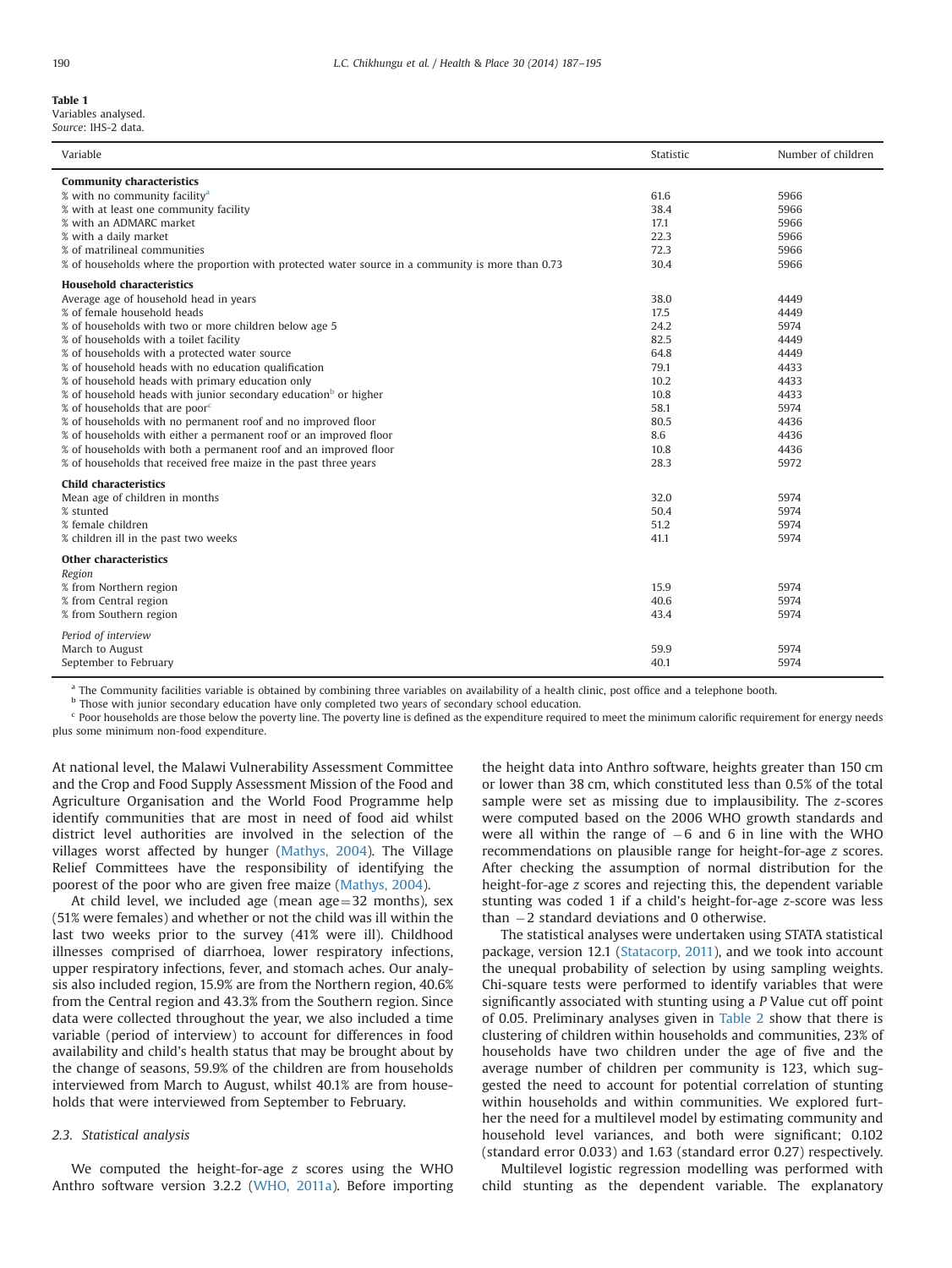#### <span id="page-4-0"></span>Table 2

Distribution of children between households and communities. Source: IHS-2

| Characteristic                                                                                                                                                                                                                | <b>Statistic</b>                                    |
|-------------------------------------------------------------------------------------------------------------------------------------------------------------------------------------------------------------------------------|-----------------------------------------------------|
| % of households with one child<br>% households with two children<br>% of households with three children<br>Average number of children below age five per household<br>Average number of children below age five per community | 75.7<br>22.5<br>1.7<br>1.53(0.61)<br>123.04 (86.00) |

Note: the figures in the parentheses show standard deviations of the mean.

#### Table 3

Stunting rates by community characteristics for under-five Malawian children. Source: IHS-2.

| Variable                                             | % Stunted | Chi square P value | N    |  |
|------------------------------------------------------|-----------|--------------------|------|--|
| Availability of community facilities <sup>a</sup>    |           |                    |      |  |
| No facility                                          | 51.5      | 0.046              | 3630 |  |
| At least one facility                                | 48.7      |                    | 2336 |  |
| <b>ADMARC</b>                                        |           |                    |      |  |
| Yes                                                  | 46.4      | 0.01               | 1046 |  |
| N <sub>0</sub>                                       | 51.3      |                    |      |  |
| Daily market                                         |           |                    |      |  |
| Yes                                                  | 44.4      | < 0.001            | 1373 |  |
| N <sub>0</sub>                                       | 52.2      |                    | 4601 |  |
| Lineage (How communities trace their descendants)    |           |                    |      |  |
| Patrilineal                                          | 48.0      | 0.02               | 1889 |  |
| Matrilineal                                          | 51.3      |                    | 3904 |  |
| Proportion of households with protected water source |           |                    |      |  |
| $0.73$ or less                                       | 52.1      | < 0.001            | 4139 |  |
| More than 0.73                                       | 46.6      |                    | 1835 |  |

Chi square test.

<sup>a</sup> Community facilities comprise of a health clinic, a post office and a telephone booth.

variables that were significantly associated with stunting in the bivariate analysis shown in Tables 3 and 4 were entered sequentially in the model, beginning with child characteristics, followed by household characteristics, and then community characteristics which were the main variables of interest. A P Value of  $< 0.05$  was used to identify variables that have a significant association with stunting. The final model includes all community variables regardless of whether they were significant or not, whilst for child and household characteristics only significant variables are left in the model with the exception of those that are known to have a relationship with child nutrition. Region of residence is also left in the model as a control variable. We checked if the variances for the household and community levels were still significant after adding the predictor variables. The community level variance remained significant but the household level was no longer significant (variance estimate 1.09 with a standard error of 4.3) and was therefore dropped from the model. In cases where the relationship between an independent variable and the dependent variable is thought to be mediated by another independent variable in the model, the existence of an interaction between the two independent variables was tested.

#### 2.4. Modelling framework

We use the logit link  $\log_e(\pi_{ij})/(1-\pi_{ij})$ , a function that models the probability that a child  $i$  in community  $j$  is stunted. We fitted a two level random intercept model, with the child as the first level and the community as the second level, since the household level variance became insignificant after the inclusion of household

#### Table 4

Stunting rates by child, household and location characteristics for under-five Malawian children.

Source: IHS-2.

| Variable                                                 | %<br>Stunted | Chi square P<br>value | Ν     |
|----------------------------------------------------------|--------------|-----------------------|-------|
| Child                                                    |              |                       |       |
| Sex                                                      |              |                       |       |
| Male                                                     | 53.1         | < 0.001               | 2915  |
| Female                                                   | 47.9         |                       | 3509  |
| Child was ill in the last two weeks                      |              |                       |       |
| Yes                                                      | 50.9         | 0.59                  | 2458  |
| N <sub>0</sub>                                           | 50.1         |                       | 3516  |
| Household                                                |              |                       |       |
| Has both permanent roof and improved<br>floor            | 41.8         | < 0.001               | 495   |
| Has at least one of the above                            | 48.5         |                       | 381   |
| Has none of the above                                    | 53.4         |                       | 3560  |
| Poor                                                     | 51.4         | 0.09                  | 3498  |
| Non poor                                                 | 48.1         |                       | 2476  |
|                                                          |              |                       |       |
| Protected water source                                   | 49.7         | < 0.001               | 2889  |
| Unprotected water source                                 | 55.3         |                       | 1540  |
| Has a toilet facility                                    | 51.0         | < 0.05                | 3684  |
| Does not have any toilet facility                        | 55.1         |                       | 745   |
| Qualification of household head                          |              |                       |       |
| No qualification                                         | 53.1         | < 0.01                | 3459  |
| Primary school certificate                               | 49.1         |                       | 480   |
| Junior secondary school certificate or                   | 44.4         |                       | 494   |
| higher                                                   |              |                       |       |
| Received free maize in the past three years <sup>a</sup> |              |                       |       |
| Yes                                                      | 53.0         | < 0.05                | 1,727 |
| N <sub>0</sub>                                           | 49.4         |                       | 4,958 |
|                                                          |              |                       |       |
| Household experience of shocks                           |              |                       |       |
| Low                                                      | 54.1         | < 0.05                | 1,970 |
| Medium                                                   | 49.4         |                       | 1,930 |
| High                                                     | 48.3         |                       | 1,887 |
| Location                                                 |              |                       |       |
| Region of residence                                      |              |                       |       |
| Northern                                                 | 48.7         | < 0.001               | 952   |
| Central                                                  | 53.8         |                       | 2,428 |
| Southern                                                 | 47.8         |                       | 2,594 |
| <b>Period of interview</b>                               |              |                       |       |
| March to August                                          | 52.7         | < 0.001               | 3,577 |
| September to February                                    | 47.1         |                       | 2,397 |

Chi square test.

<sup>a</sup> Free maize is given to the poorest of the poor households as identified by Village Relief Committees.

level variables. The two-level random intercept model for child i nested within a community j may be represented as follows:

$$
\log_e\left(\frac{\pi_{ij}}{1-\pi_{ij}}\right) = \beta_0 + \beta_1 x_{1ij} + \beta_2 x_{2ij} + \dots + \beta_8 x_{8ij} + \beta_9 z_{1j} + \dots + \beta_{11} z_{5j} + u_{0j}
$$
  

$$
u_{0j} \sim N\left(0, \sigma_{\mu 0}^2\right)
$$
 (1)

where  $x$  and  $z$  represent explanatory variables for the probability that child *i* in community *j* is stunted as follows:  $x_1$  to  $x_8$  represent child and household level variables,  $z_1$  to  $z_5$  represent community variables as described in [Table 1.](#page-3-0)  $\beta_0$  is the overall intercept and  $\beta_1$  to  $\beta_{11}$  are coefficients for the explanatory variables  $x_1$  to  $x_8$  and  $z_1$  to  $z_5$ .  $U_{0i}$  is the community-level random effect, which represents the variation of nutrition status for children from different communities and is assumed to be normally distributed with mean equal to 0 and variance equal to  $\sigma_{\mu 0}^2$ .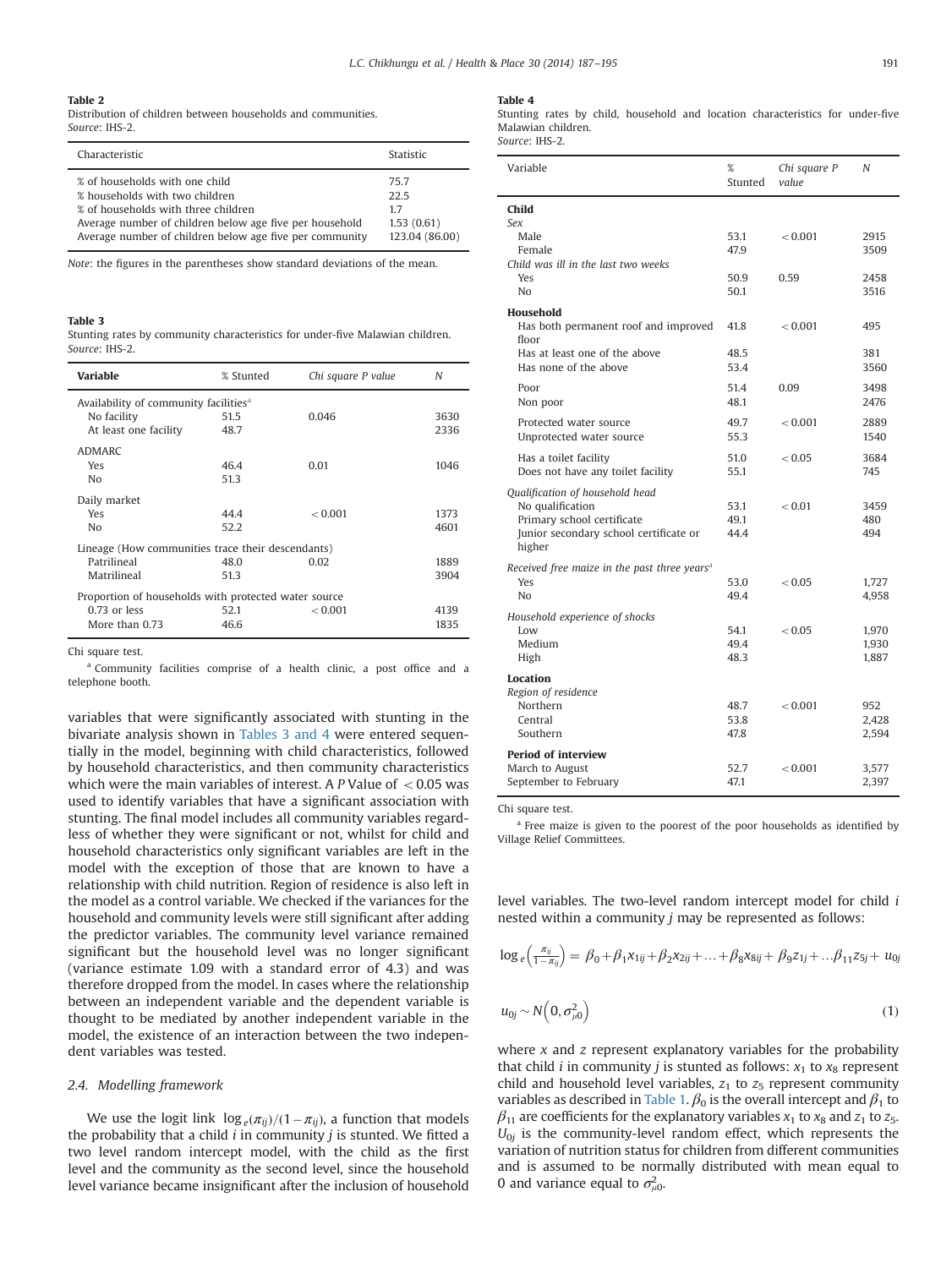#### 3. Results

#### 3.1. Descriptive analysis

Since the age of the child is the single most important variable which explains variation in height-for-age z-scores among children, we examine that relationship first at the same time distinguishing between male and female children. Fig. 1 shows the relationship between stunting and child's age and sex. For both male and female children, the proportion of children stunted increases with age in the first two years of life peaking around the ages of 25–30 months after which there is a decline, illustrating a non-linear relationship between stunting and child's age. The figure also shows that across all age groups, the proportion of children stunted is consistently higher amongst male children compared to female children.

[Table 3](#page-4-0) presents the results of the bivariate relationship between child stunting and community characteristics. There is a significant association between a child's stunting status and community characteristics such as the proportion of households with access to safe water, the availability of an ADMARC market, the availability a daily market, and lineage. However the P Value of the association between stunting and community facilities is on the borderline (0.046). The relationship between stunting and the community level variables is as what was expected, communities that have at least one facility, have an ADMARC market, have a daily market, where the proportion of households with access to safe water is more than 0.73 and those that are patrilineal have a lower percentage of children that are stunted compared to their counterparts.

[Table 4](#page-4-0) presents the results of the bivariate relationship between child stunting, and other characteristics. The results show significant association between child stunting and the sex of child, the availability of a toilet facility, the availability of a protected source of water, quality of housing, households benefitting from free maize distribution, household's experience of shocks, region, education qualification of the household head and period of interview. The direction of the relationship between a child's stunting status and all the variables is as expected with the exception of the variables on whether the household received free maize where the likelihood of stunting is higher amongst households that received free maize and on household's experience of shock where the likelihood of stunting is higher amongst households that are less likely to experience a shock. This is possibly because it is the poorest of the poor households that receive free maize and households that



Fig. 1. Proportion of children stunted by child's age group. Source: IHS-2.

are less likely to experience economic shocks i.e. business failure, large fall in sale prices are those that are extremely poor such that they would not have resources to venture into a business. There was no significant association between a child's stunting status and variables on household poverty status and illness status.

Considering that lineage emerges as a significant community factor in the relationship with stunting, further bivariate analyses were conducted to check the variable's association with socioeconomic factors such as the percentage of household heads in the community who were married, those with no formal education qualification, and the mean annual expenditure on food between matrilineal and patrilineal communities. The findings, reported in Table 5, clearly show that household heads from patrilineal communities are more likely to be married, are better educated and have higher mean annual food expenditure compared to those from matrilineal communities. There are more households headed by females in matrilineal communities compared to patrilineal communities but the difference is not statistically significant.

#### 3.2. Regression analysis

#### 3.2.1. Community characteristics

The results of the multilevel logistic regression are presented in [Table 6.](#page-6-0) The findings confirm that net of other factors, the availability of a daily market and lineage are significantly associated with childhood stunting. Children from communities that have a daily market have a 21% lower odds of being stunted compared to children from communities that do not have access to a daily market, children from matrilineal communities have a 22% higher odds of being stunted compared to children from patrilineal communities. The variables on proportion of households with access to safe water, community facilities and ADMARC are not significant in the multivariate analysis.

#### 3.2.2. Household and child characteristics

The quality of housing is a significant influencing factor associated with child stunting. The odds of stunting are 28% lower amongst children living in households with an improved floor and permanent roof compared to those living in households without a permanent roof nor an improved floor. The annual household food expenditure is significantly associated with child stunting; a one unit increase in the household's mean z-score of food expenditure reduces the odds of stunting by 9%. The variable on the education level of the household head was not significant, which suggests the dominant offset effect of food expenditure and household conditions in determining stunting. The variables on whether the household received free maize, household's experience of shock and whether the household has a toilet facility or not were not

| ۰.<br>$\sim$<br>---- |  |
|----------------------|--|
|----------------------|--|

Differences in socio-economic factors by how communities trace their descendants. Source: IHS-2.

| Variable                                                  |       |          | Patrilineal Matrilineal Chi square P<br>value |
|-----------------------------------------------------------|-------|----------|-----------------------------------------------|
| % of household heads with no<br>qualification             | 69.7% | 819%     | < 0.001                                       |
| Mean z score on annual expenditure 0.044<br>on food       |       | $-0.121$ | < 0.001                                       |
| % of household heads that are not<br>married <sup>a</sup> | 131%  | 16.6%    | < 0.01                                        |
| % of household heads that are female 15.7%                |       | 181%     | 0.06                                          |

a Those not married include the never married, divorced, separated and widowed. This variable should be used with caution since it excludes households with missing information which were 28% amongst those from patrilineal communities and 24% from matrilineal communities.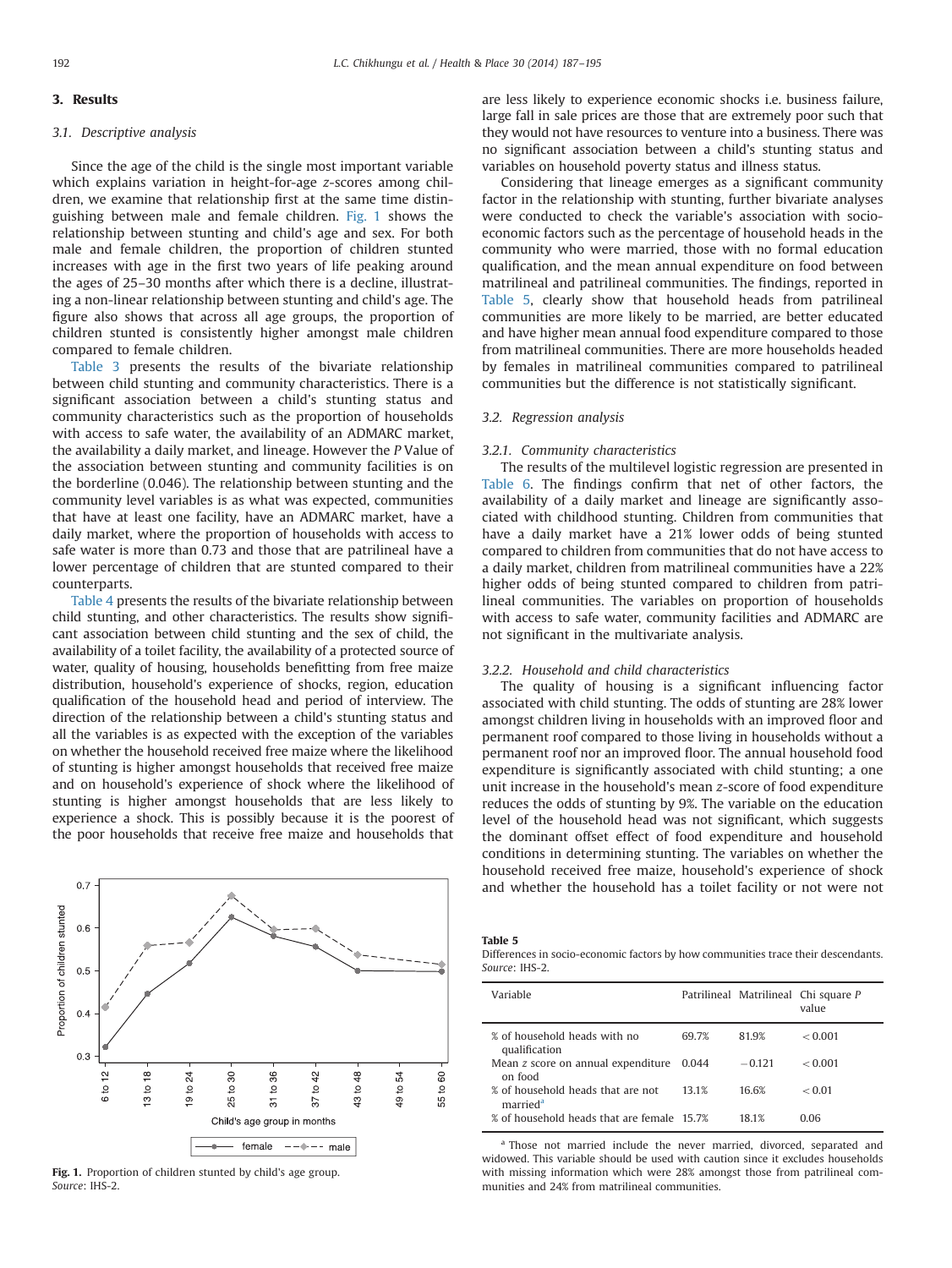<span id="page-6-0"></span>significant and are not included in the results. The regression results confirm the significance of the association between stunting and a child's age and sex. Female children have 19% lower odds of stunting compared to male children and the likelihood of stunting increases with age but the relationship between child stunting and age is non linear.

#### 3.2.3. Other relevant characteristics

The period of interview is also significantly associated with stunting. Interestingly, children from households interviewed between September and February (non-harvest season) have 18% lower odds of being stunted compared to children from households interviewed in the months of March to August (harvest season). This finding indicates that there are possibly other factors which vary across the seasons which may contribute to higher stunting levels during the harvest time. The region of residence was not significant in the regression analysis.

#### Table 6

Multivariate analysis results for stunting model. Source: IHS-2.

| Variable                                                                                                                                                                                                                 | Odds ratio<br>stunting               | 95% confidence<br>interval                                   |
|--------------------------------------------------------------------------------------------------------------------------------------------------------------------------------------------------------------------------|--------------------------------------|--------------------------------------------------------------|
| <b>Community characteristics</b><br>Proportion of households with<br>protected                                                                                                                                           |                                      |                                                              |
| water source is greater than 0.73                                                                                                                                                                                        | 0.83                                 | (0.65, 1.01)                                                 |
| Community has a daily market                                                                                                                                                                                             | $0.79***$                            | (0.63, 0.96)                                                 |
| Community has an ADMARC market                                                                                                                                                                                           | 0.90                                 | (0.72, 1.09)                                                 |
| Community has at least one community<br>facility <sup>a</sup>                                                                                                                                                            | 1.05                                 | (0.90, 1.20)                                                 |
| Matrilineal                                                                                                                                                                                                              | $1.22*$                              | (1.04, 1.40)                                                 |
| <b>Household characteristics</b><br>Quality of housing (reference: none)<br>Has either a roof or permanent floor<br>Has both roof and permanent floor<br>Household annual food expenditure<br>Has protected water source | 0.82<br>$0.72***$<br>$0.91*$<br>0.89 | (0.60, 1.04)<br>(0.51, 0.94)<br>(0.83, 0.98)<br>(0.75, 1.03) |
|                                                                                                                                                                                                                          |                                      |                                                              |
| <b>Child characteristics</b><br>Female<br>Age<br>Agesquared                                                                                                                                                              | $0.81**$<br>$1.30***$<br>$0.70***$   | (0.69, 0.94)<br>(1.23, 1.37)<br>(0.62, 0.77)                 |
| Other charactersitics<br>Period of interview                                                                                                                                                                             |                                      |                                                              |
| September to February:<br>Region (reference: Northern)                                                                                                                                                                   | $0.82**$                             | (0.69, 0.95)                                                 |
| Central                                                                                                                                                                                                                  | 1.00                                 | (0.76, 1.24)                                                 |
| Southern                                                                                                                                                                                                                 | 0.85                                 | (0.60, 1.09)                                                 |
|                                                                                                                                                                                                                          |                                      |                                                              |

<sup>a</sup> Community facilities are a health clinic, post office and a telephone booth. \*  $p < 0.05$ .

\*\*\*  $p < 0.001$ 

### Table 7

Results of the random part of the stunting model at community level. Source: IHS-2.

## and after adding child, household and community variables (Table 7). The addition of child and household level variables reduced the

community level variance from 0.102 to 0.069. The community level variance reduced further to 0.063, when the variable on access to daily market is added. Interestingly, the community level variance increased slightly after adding the lineage variable suggesting that controlling for lineage increases the between-community variance in the probability of stunting.

The variance in stunting is significant across communities before

### 4. Discussion

3.2.4. Random effects

This study has provided evidence of significant variation in childhood stunting between communities in Malawi. Among the community variables, only the presence of a community daily market is significantly associated with lower odds of being stunted among under-five children, while a large proportion of the community with access to protected water is marginally insignificant. Thus, our first hypothesis is partially confirmed. There are many possible explanations why the presence of a daily market is associated with better nutritional status of children. While we have controlled for household socioeconomic status in the multivariate analysis, the community's socioeconomic status may confer additional effects on the nutritional status of children in that community. An obvious pathway could be through access to higher quality and quantity of food. Secondly, a daily market may offer rural people more dietary diversity over and beyond what they produce in their gardens. This is linked with better nutritional status for mothers ([Savy et al., 2006](#page-8-0)) and children ([Arimond and Ruel, 2004\)](#page-8-0). To further explain why a daily market rather than an ADMARC market is more beneficial for children's nutrition status, it should be noted that daily markets can provide weaning foods including milk and eggs while ADMARC markets are predominantly for the bulk sale of surplus food during the harvest season, the purchase of agricultural inputs, or wholesale purchase of food crops. Indeed in Malawi, previous studies have shown that whilst ADMARC facilities have a positive impact on household welfare, the importance of an ADMARC market to household welfare may be diluted by the existence of a local market ([Kutengule et al., 2013](#page-8-0)) and that farmers may prefer to sell their produce in local markets than ADMARC markets because they can fetch a higher price ([Nthara, 2002\)](#page-8-0). These arguments therefore, explain why in rural settings, the presence of a community daily market is more important to children's nutritional status than government owned agricultural markets like an ADMARC market.

Community access to safe water is not significantly associated with a child's stunting status. Findings from the study by [Chirwa](#page-8-0) [and Ngalawa \(2008\)](#page-8-0) conducted in Malawi, reported mixed findings on the association between access to water and a child's nutritional status, however, access to potable water can reduce the likelihood of illnesses such as diarrhoea and therefore lead to

| Model                                                             | Stunting model variance | Standard error | Wald's test statistic Chi square P value |
|-------------------------------------------------------------------|-------------------------|----------------|------------------------------------------|
| Null model                                                        | 0.102                   | 0.033          | 0.002                                    |
| All variables except community level variables included (model 1) | 0.069                   | 0.029          | 0.02                                     |
| Model $1+$ Daily market                                           | 0.063                   | 0.028          | 0.02                                     |
| Model $1+$ Lineage                                                | 0.079                   | 0.031          | 0.01                                     |
| Model $1+$ Daily market + Lineage                                 | 0.070                   | 0.029          | 0.02                                     |

 $p < 0.01$ .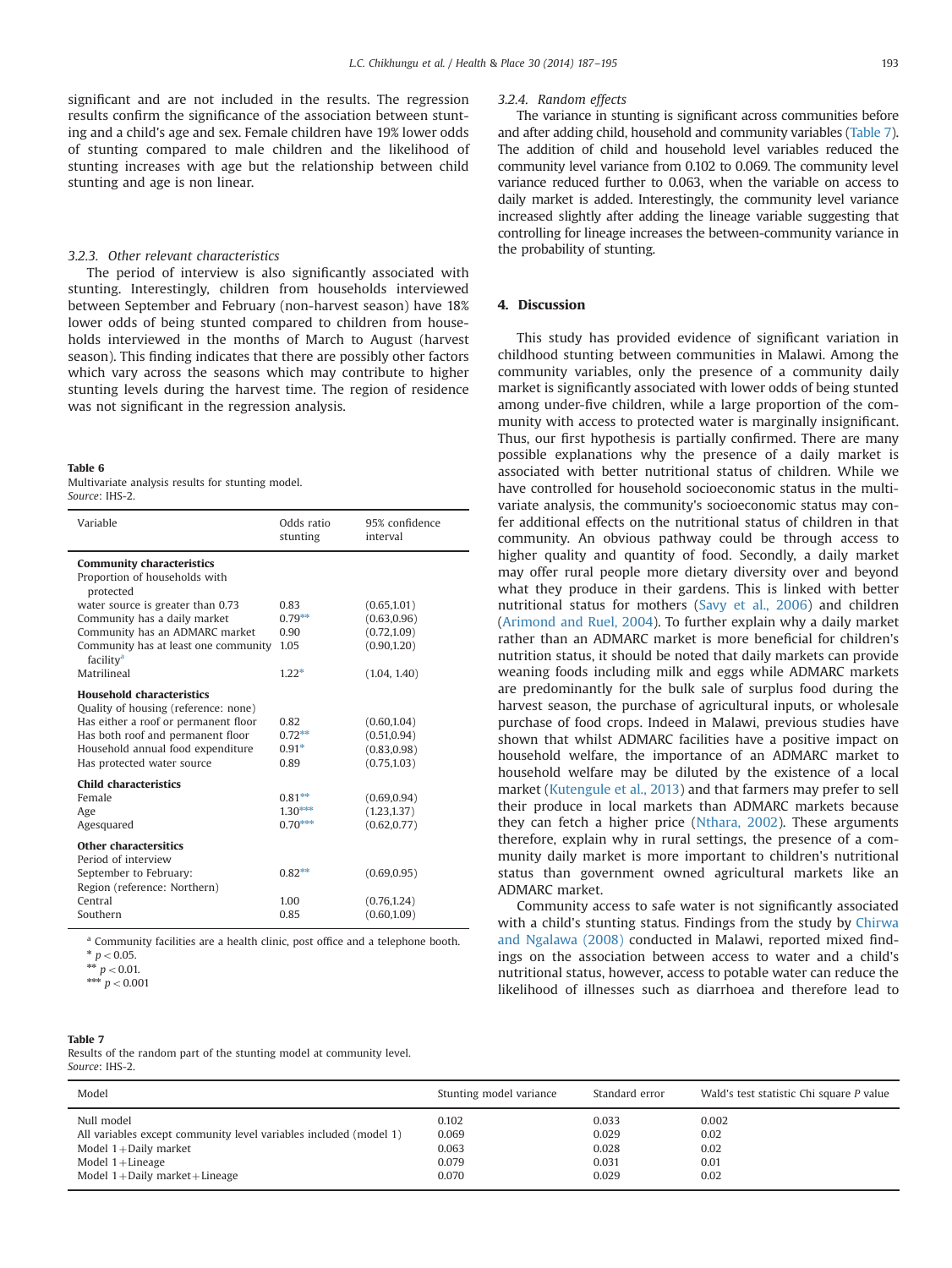better nutritional status among children [\(Madise et al., 1999;](#page-8-0) [Checkley et al., 2008; Weisz et al., 2011; Osumanu, 2007;](#page-8-0) [Woldemicael, 2001\)](#page-8-0). The lack of significant association between community access to safe water and child nutritional status therefore could be due to the fact that socio-economic status variables such as household food expenditure and access to a daily market which are taken into account in the modelling have a stronger contribution to a child's nutritional status than community access to safe water but also that households and communities that are better off economically are more likely to have better access to safe water.

A possible explanation for the lack of significant association between childhood stunting and the availability of other community facilities such as a health facility, post office or telephone booth is that some facilities may be of poor quality and therefore their presence does not necessarily confer a benefit for the welfare of children. Health facilities in many rural areas in Africa (and Malawi is no exception) often do not have essential medicines or sufficient staff [\(WHO, 2011b](#page-8-0)). Similarly, post offices or telephone booths are often non-operational. In such circumstances, community members may have to travel to distant places where such facilities are available. The expanded coverage of mobile phones in rural areas which are increasingly used for communication services may also explain this finding ([Aker and](#page-8-0) [Mbiti, 2010\)](#page-8-0).

This study shows that children born in matrilineal societies are nutritionally disadvantaged than those born in patrilineal societies, thus confirming our second hypothesis. Compared to household heads in patrilineal communities, household heads in matrilineal communities are less educated, have a lower mean annual expenditure on food and are less likely to be married, which shows that on average matrilineal households have a lower socio-economic status compared to patrilineal households. The importance of household socio-economic status in child nutritional status has been widely reported ([Hong et al., 2006; Hong](#page-8-0) [and Mishra, 2006; Chirwa and Ngalawa, 2008](#page-8-0)). Customarily, fathers in matrilineal communities are obliged to provide financial assistance to their sisters' children, which is not the case with fathers from patrilineal communities. This custom could result in lower commitment from fathers in providing financial support to their own children as they expect the maternal uncles of their children to provide support to their children. Fathers in matrilineal societies are less likely to own land as they are expected to farm on their wives' land which is subsequently inherited by the daughters ([Sear, 2008; Peters, 2010](#page-8-0)). According to some writers this custom may make men reluctant to invest effort and money towards the improvement of the land allocated to their families ([Phiri, 2009\)](#page-8-0). The economic status of households from matrilineal communities may be further challenged by the fact that women from such communities are mostly likely to be divorced ([Arnado, 2004; Takyi](#page-8-0) [and Gyimah, 2007](#page-8-0)).

Due to data limitation, it was not possible to establish if there are differences in the intra-household and inter-household allocation of resources between households from matrilineal and patrilineal communities. However, the fact that household heads from matrilineal communities are more likely to have no qualifications compared to household heads from patrilineal communities indicates that one contributing factor to the lower socio-economic status of household heads from matrilineal communities could be lower employment opportunities due to lower educational qualifications. In Malawi more men have primary education or higher (39.5%) compared to women (29.3%) ([Malawi National Statistical](#page-8-0) Offi[ce and ICF-Macro, 2011](#page-8-0)) and the results of this study show that there are more female headed households in matrilineal communities compared to patrilineal communities although the difference is not statistically significant.

To turn to other results, the importance of the relationship between stunting and household socio-economic status as measured by the annual household expenditure on food is what we expected. Own food production has been associated with a lower likelihood of stunting in Malawi ([Chirwa and Ngalawa, 2008\)](#page-8-0). However, the continuous access to food throughout the year is critical and not necessarily the seasonal variations in food availability. Children are more likely to be stunted in the harvest season (March–August) compared to the lean season (September–February). Although this pattern is unexpected, the findings are in line with studies that report better nutritional status in a wet season compared to dry season ([Bechir et al., 2010; Egata et al., 2013\)](#page-8-0) since the harvest season in Malawi is dry whilst the lean season is wet. It is therefore possible that although during the wet season there is less maize (the staple food) and other agricultural produce, the abundance of fruits and vegetables rich in vitamin A and C that naturally grow with the rains could be supporting the nutritional needs of children in Malawi and contributing to the relatively better nutritional status of children during this season. Other studies on seasonality of child nutritional status have shown that busy harvesting times could result in reduced child care ([Huffman et al., 1980](#page-8-0)) which may impact on a child's nutritional status [\(Mebrahtu et al., 1995\)](#page-8-0) and that seasonal child nutritional status may follow a pattern of seasonal child morbidity and not necessarily seasonal food availability ([Ferro-Luzzi et al., 2001;](#page-8-0) [Panter-Brick, 1997; Rowland et al., 1977](#page-8-0)).

The findings of this study are limited because factors such as mother's weight, mother's height and size of child at birth which are important for explaining variation in child nutritional status were not controlled for in the modelling process because they were not collected during the survey. However, it is unlikely that the inclusion of these variables could have significantly affected the results since in previous studies socio-economic factors have emerged as more important factors for childhood stunting than biological factors ([Hong and Mishra, 2006; Janevic et al., 2010\)](#page-8-0). Another limitation is that there are 25% cases with missing household data on toilet facility, access to water, type of roofing, type of floor and qualification of household head. However our assumption that data were missing at random is supported by the results of correlation tests which show that there is no significant difference in the relationship between the outcome variable and covariates such as child's age, and housheold annual expenditure between the group with missing data and that without missing data.

#### 5. Conclusion

We learn from this study that community characteristics such as availability of a daily market and lineage are important determinants of child stunting in Malawi. One important difference between patrilineal and matrilineal communities is that patrilineal communities have higher household annual expenditure on food compared to matrilineal households, and a household's annual expenditure on food is significantly associated with child stunting. To tackle the problem of stunting in Malawi, the Malawi Government should consider implementing strategies that empower communities and households economically, for example through supporting the establishment of community daily markets but also promoting household income generating opportunities. Future studies could investigate differences in the intra-household and inter-household allocation of household resources between matrilineal and patrilineal communities and whether such differences may contribute to the differences in child nutritional status between matrilineal and patrilineal communities in Malawi.